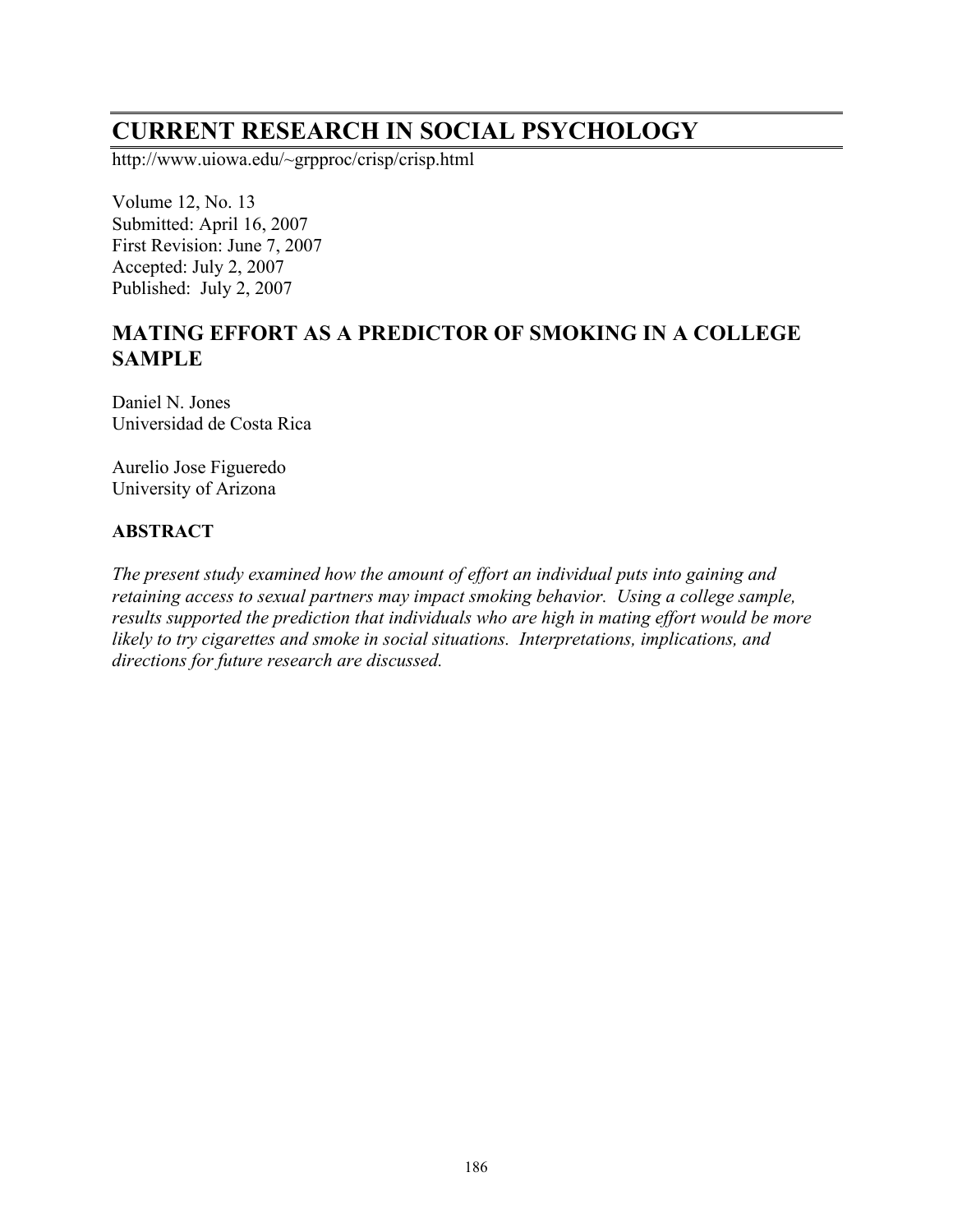# **INTRODUCTION**

The link between peer influence and smoking initiation is well established. For example individuals who are surrounded by friends, parents, or siblings who smoke are at an increased risk for trying smoking (Alexander, Allen, & Crawford, 1999; Aloise-Young, Graham, & Hansen, 1994, Friedman, Lichtenstein, & Biglan, 1985), becoming a smoker (Flay, Hu, & Richardson, 1998; Schofield, Pattison, Hill, & Borland, 2001; Urberg, 1992), and are less likely to want to quit (Ellikson, Tucker, & Klein, 2001; Falomir & Invernizzi, 1999; Jones, Schroeder, & Moolchan, 2004). However, one social factor which may have been overlooked in predicting smoking initiation is mating effort.

# **MATING EFFORT**

Mating effort is the effort put into finding, attracting, and guarding sexual partners (Boegart  $\&$ Rushton, 1989; Charles & Egan, 2004, Rowe, Vazsonyi, & Figueredo, 1997). Since humans have limited resources (e.g., time, energy, money) mating effort comes at a cost to other areas where effort is needed such as somatic effort (e.g., learning, health) or parental effort (e.g., taking care of offspring; Boegart & Rushton, 1989; Bjorkland & Shackelford, 1999; Waynforth, 1999; Figueredo, Vasquez, et. al., 2005). Individuals vary tremendously in where they allocate their effort, leading to many different approaches towards reproductive life history strategies. These reproductive life history strategies range from those which require high amounts of mating effort to those which require very little. Individuals who tend to be higher in mating effort are much more oriented towards short term sexual relationships than those who have lower mating effort. Additionally, individuals are higher in mating effort are more competitive with respect to obtaining and retaining sexual access to partners. Thus, high mating effort individuals are more likely to be aggressive and take risks (e.g., fighting, experimenting with drugs) for short term gains such as obtaining a sexual encounter, even if such risks bare long term costs (e.g., criminal record, poor health).

#### **SOCIAL INFLUENCE AND MATING EFFORT**

Peer influence and mating effort has been linked to socially important outcomes such as delinquency, drug use, criminality, and violence (Charles & Egan, 2004; Lalumiere & Quincy 1996; Maxwell, 2002). Individuals higher in mating effort individuals are also more likely to take risks to "show off" in order to get the attention of a prospective partner or friends. Individuals high in mating effort are also intrasexually competitive and seek out friends who share similar interests and levels of delinquency (Weiss, Egan & Figueredo, 2004; Egan, Figueredo, & Wolf, 2005). Likewise, mating effort has been shown to correlate with delinquency behaviors in at-risk populations of teens (Rowe, Vazsonyi, & Figueredo, 1997). Further, individuals seek out peers who are similar to themselves in domains such as smoking (Kobus, 2003), and high mating effort individuals are likely to share many of the delinquent behaviors with the peers they are trying to "show off" to.

In sum, the present study examines whether mating effort is a significant predictor of smoking in a sample of older teens and young adults (e.g., college students). While smoking is related to impulsivity and delinquency (e.g., Robins & Bryan, 2004), it is not known whether factors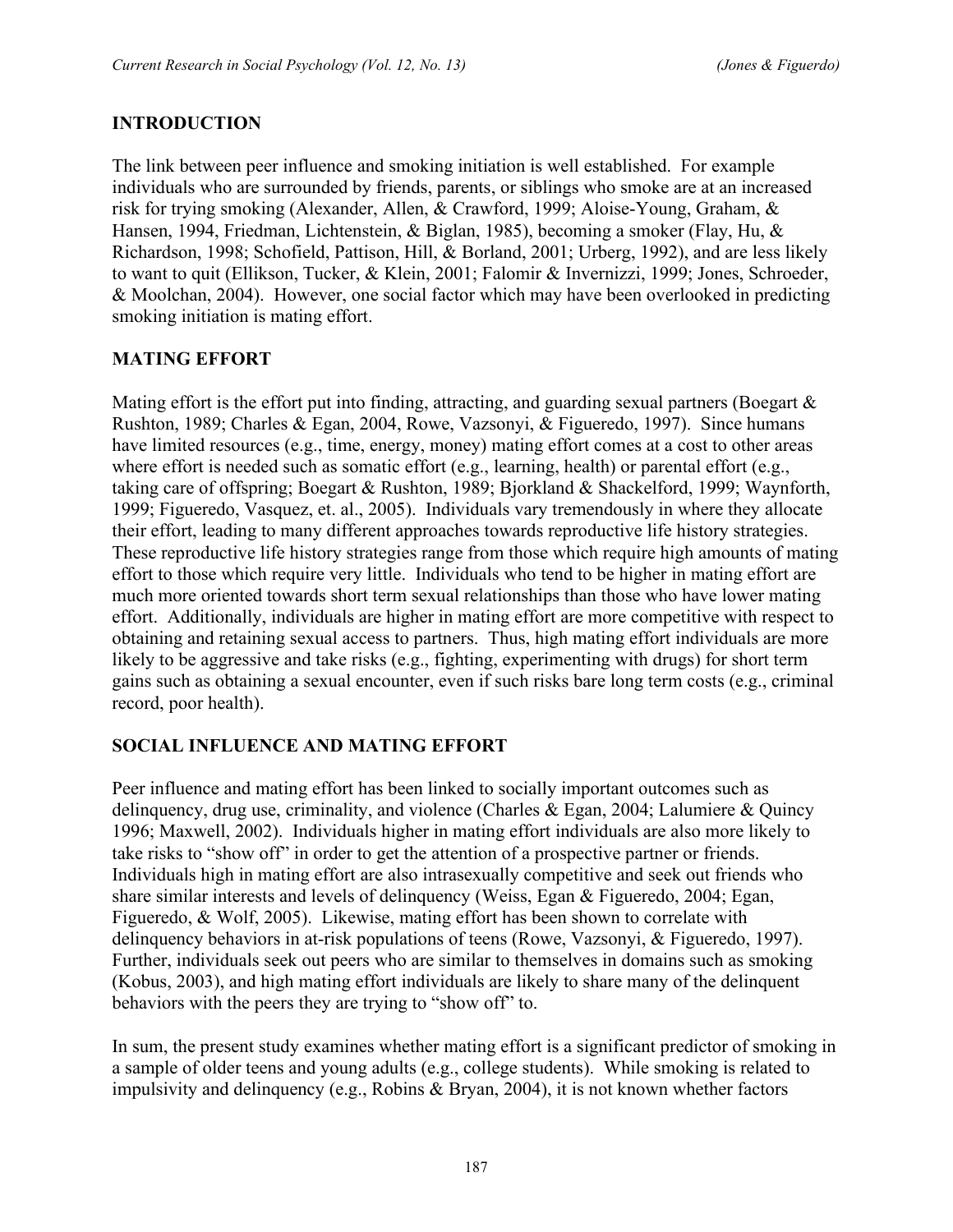correlated with impulsivity and delinquency (such as mating effort; Rowe et. al., 1997) correlate with cigarette smoking in a population of adolescents who are not "at-risk." By "at-risk" we refer to adolescents who have not been adjudicated nor harbor delinquent tendencies. Thus, we used a college sample of convenience to determine if mating effort predicted cigarette smoking, and smoking in certain conditions.

In situations where smoking would help form an in-group connection (Kobus, 2003), individuals who are higher in mating effort are predicted to smoke. This is because such individuals think more in the short-term (e.g., forming a quick connection) rather than considering the long-term consequences of their actions. Individuals who are higher in mating effort are also predicted to be more likely to try cigarettes or initiate smoking than those who are lower in mating effort, because individuals higher in mating effort are more likely to take risks for short term gains, and be less likely to think about long term issues, such as health implications.

As a result, we predict that in situations where it would be socially beneficial to smoke (e.g., to connect with other smokers), individuals who are higher in mating effort will be more likely or willing to smoke, or try cigarettes. Thus, we hypothesize that mating effort will be positively associated with the initiation of smoking. Furthermore, we predict that smoking will be more likely to take place for high mating effort individuals in social situations. This is because smoking can serve as a means of mate displaying to others (Weiss, et al., 2004).

# **METHOD**

#### **Research Participants and Procedure**

Students at the University of Arizona were given a smoking questionnaire during a large mass pre-testing session. Students were later invited to participate in a study on relationships and individual differences, and filled out a mating effort scale as part of a larger ongoing study. The data were then linked using identification numbers. A total of 129 Undergraduates (35% men, 63% women, 70% white (non-hispanic), mean age 18.8 years) at the University of Arizona were included in the study.

#### **Measures**

#### *Demographics and Mating Effort.*

The sex and age of the participant was obtained from a demographic questionnaire. Mating effort was assessed using the ten item Mating Effort Scale (Rowe, Vazsonyi, Figueredo, 1997). This scale is designed to tap how much effort an individual allocates to obtaining and retaining sexual access to a partner or partners. This scale demonstrated good reliability ( $\alpha$ =.70), and includes items such as, "would rather date several boys (girls) at once than just one boy (girl)," "I would get back at someone who looked at my boyfriend (girlfriend) in the wrong way."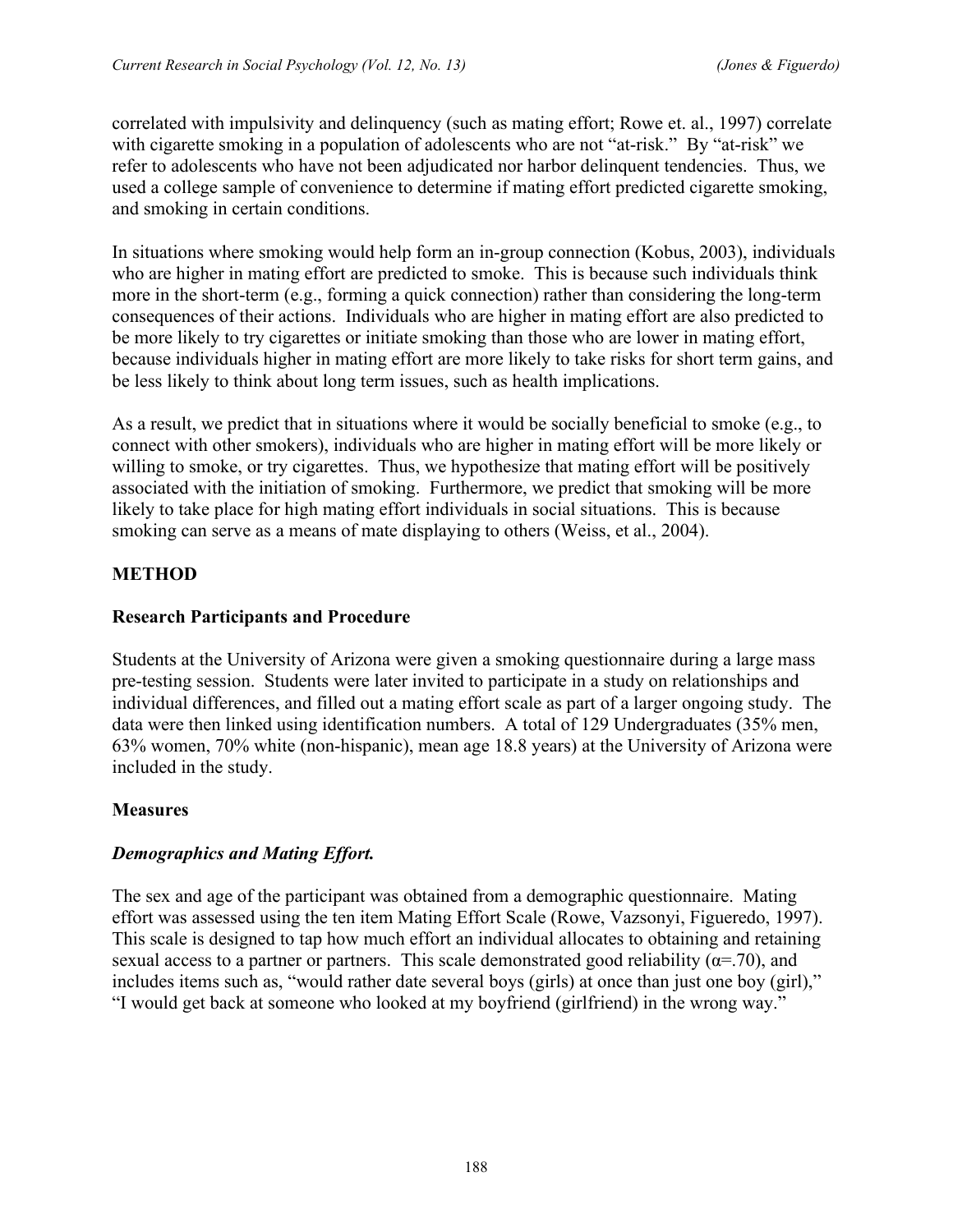# *Parental Smoking Status*

Parental smoking status was determined by asking participants whether their father, mother, both parents, or neither parents smoked  $(1 = if any parent smokes, 0 = if neither parent smokes).$ 

# *Restrictions in Smoking Environments*

Restrictions in smoking environments was determined asking participants which of the following best describes the rules about smoking where they live (0=smoking is not allowed anywhere, 1=smoking is allowed in some places or at some times, 2=smoking is allowed anywhere).

# *Smoking Experience and Status***.**

In order to assess whether or not participants ever tried smoking, participants were asked the question, "Have you ever tried cigarette smoking, even one or two puffs?" The participants were also asked when was the first time they tried a whole cigarette (if they have ever smoked a whole cigarette), if participants answered with any age they were given a score of "1," however if participants indicated that they never smoked a whole cigarette, they were given a score of "0." We determined whether or not the individual ever smoked consistently by asking participants to indicate either yes or no to the question, "Have you ever smoked cigarettes daily, that is, at least one cigarette every day for 30 days?" For each item above, participants were given a score of "1" if they indicated yes, and "0" if they indicated no.

#### *Smoking in Social Situations.*

In order to determine how likely an individual is to smoke in social situations, participants were asked the question; "Do you smoke cigarettes when you are" (check all that apply): At home, at parties, with friends who smoke, with friends who don't smoke, at work, drinking alcohol, in public, driving,  $\&$  waiting at the bus stop (yes=1, no=0). The yes or no responses were then averaged such that a higher score indicated more social situations the individual reported smoking in. This scale demonstrated excellent reliability ( $\alpha$ =.93).

# **Statistical Analysis**

We used Sequential Canonical Analysis (Davis, Guggenheim, & Figueredo, 2007; Gorsuch, 1991; Gorsuch & Figueredo, 1991; Guggenheim, Davis, & Figueredo, 2007; Figueredo & Gorsuch, 2007; Figueredo & Sage, 2007) in order to analyze the effect of Sex, Age, Mating Effort, Parental Smoking Status, and Restrictions in Smoking Environment on Having Tried Smoking, Smoking a Whole Cigarette, and Smoking Consistency. The reason for this was that the criterion variables were correlated with one another, as were the predictor variables. Thus, traditional Chi-squared tests for significance would be biased due to shared variance between the multiple criterion variables. This procedure allows an individual to partial out the effects of one criterion variable from the next in a theoretically-specified sequence, as hierarchical General Linear Model (GLM) does for the predictor variables. Thus, the criterion variables which occur earlier are given causal priority; those criterion variables which occur later in the sequence are controlled for any indirect effects through prior criterion variables. We therefore entered the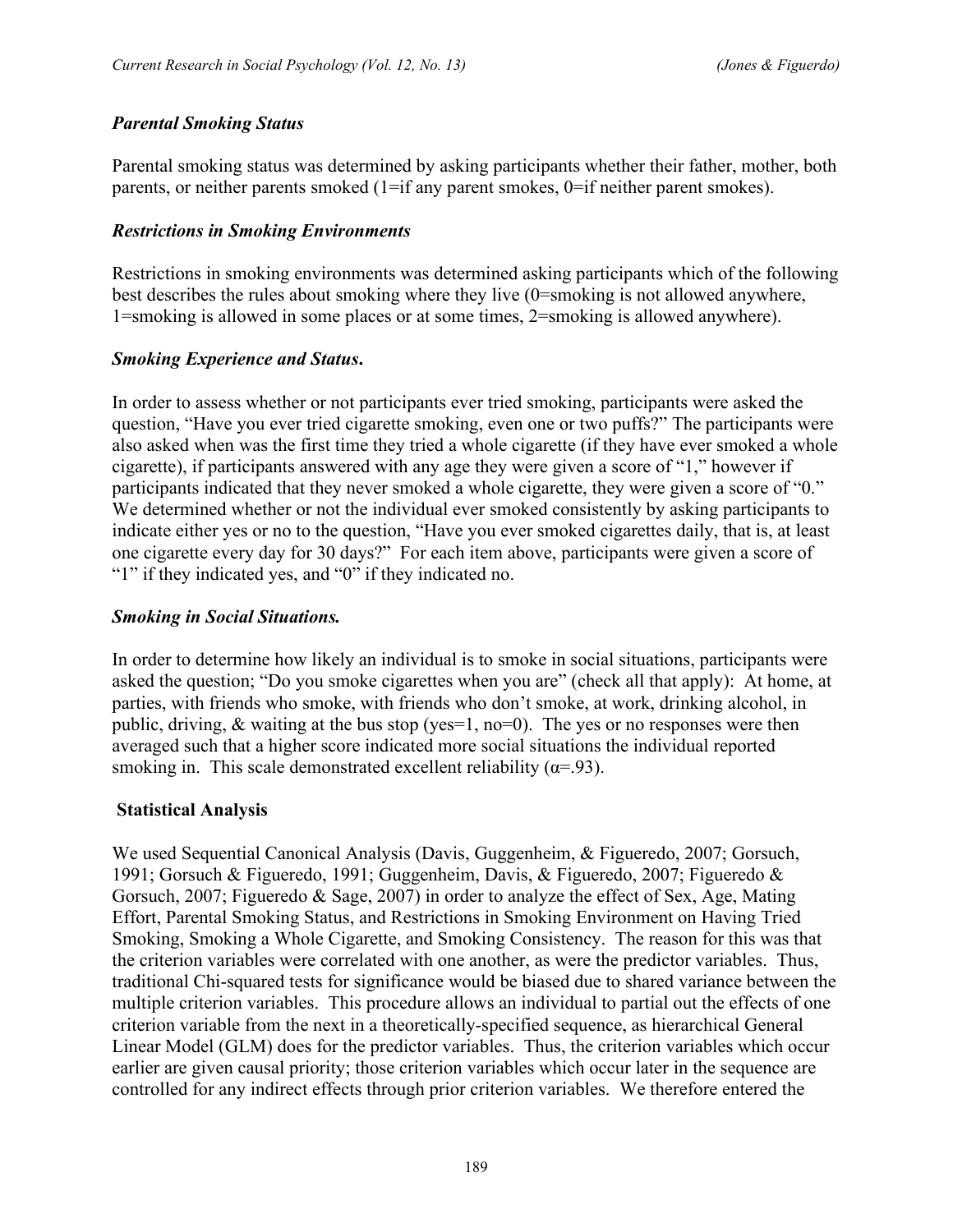predictor variables according to developmental significance: sex, age, mating effort, parental smoking status, restrictions in smoking environment, since the variables are likely to impact an individual's development and smoking trajectory in this order<sup>1</sup>. Likewise, the three categorical criterion variables were entered according to the order of which they would occur for an individual (e.g., one must "try" a cigarette before they could smoke a whole cigarette, and one is most likely to have smoked a whole cigarette before being a regular smoker). We then conducted a hierarchical General Linear Model (GLM) to determine how Sex, Age, Mating Effort, Parental Smoking Status, and Restrictions in Smoking Environment would impact Smoking in Social Situations. Again, this is because of the co-linearity between many of the predictor variables.

# **RESULTS**

We first examined the impact of Mating Effort, Parental Smoking Status, Sex, and Restrictions in Smoking Environments on whether the participant had tried cigarettes, smoked a whole cigarette, and reported ever being a regular smoker. Results indicated that the model predicting having tried smoking was significant (*Chi-squared*=12.05, *p*=.03, *Eta-squared*=.32). Results further indicated that only mating effort significantly predicted whether or not a participant had tried smoking (*Chi-squared*=5.40, *p*=.02; see table 1 for all *Chi-squared*, *Eta-squared,* and *p*  values). Thus, individuals who are higher in mating effort are more likely to have tried a cigarette compared to those who are lower in mating effort. Results indicate that there was no significant effect of any of the variables on having tried a whole cigarette (*Chi-squared*=3.09, *p*=.30, *Eta-squared*=.16). Lastly, the model predicting consistency in smoking was significant (*Chi-squared*=12.61, *p*=.03, *Eta-squared*=.32), however, only age predicted whether or not the individual reported having been a consistent smoker. Indicating older individuals reported more consistency in smoking.

| Predictor     | <b>Tried Cigarettes</b> | Smoked a Whole     | Daily Smoker       |
|---------------|-------------------------|--------------------|--------------------|
|               |                         | Cigarette          |                    |
| <b>Sex</b>    | Eta-squared=.01         | Eta-squared= $.03$ | Eta-squared= $.03$ |
|               | Chi-squared=.01         | Chi-squared=.11    | Chi-squared=.09    |
|               | p > 10                  | p > 10             | p > 10             |
| Age           | Eta-squared=.17         | Eta-squared=.07    | Eta-squared=.29    |
|               | Chi-squared=3.39        | Chi-squared=.61    | Chi-squared=9.86   |
|               | $p = 0.06$              | p > 10             | p > 0.05           |
| Mating        | Eta-squared=.21         | Eta-squared=.08    | Eta-squared= $.00$ |
| Effort        | Chi-squared=5.40        | Chi-squared=.82    | Chi-squared=.00    |
|               | $p = 0.02$              | p > 10             | p > 0.05           |
| Parental      | Eta-squared=.16         | Eta-squared=.11    | Eta-squared=.15    |
| Smoking       | Chi-squared=2.96        | Chi-squared=1.48   | Chi-squared=2.66   |
| <b>Status</b> | $p = 0.08$              | p > 10             | $p=10$             |
| Restrictions  | Eta-squared=.01         | Eta-squared=.02    | Eta-squared= $.00$ |
| in Smoking    | Chi-squared=.01         | Chi-squared=.01    | Chi-squared=.00    |
| Environment   | p > 10                  | p > 10             | p > 10             |

**Table 1. Individual Predictors of Trying Smoking, Smoking a Whole Cigarette, and Daily Smoking**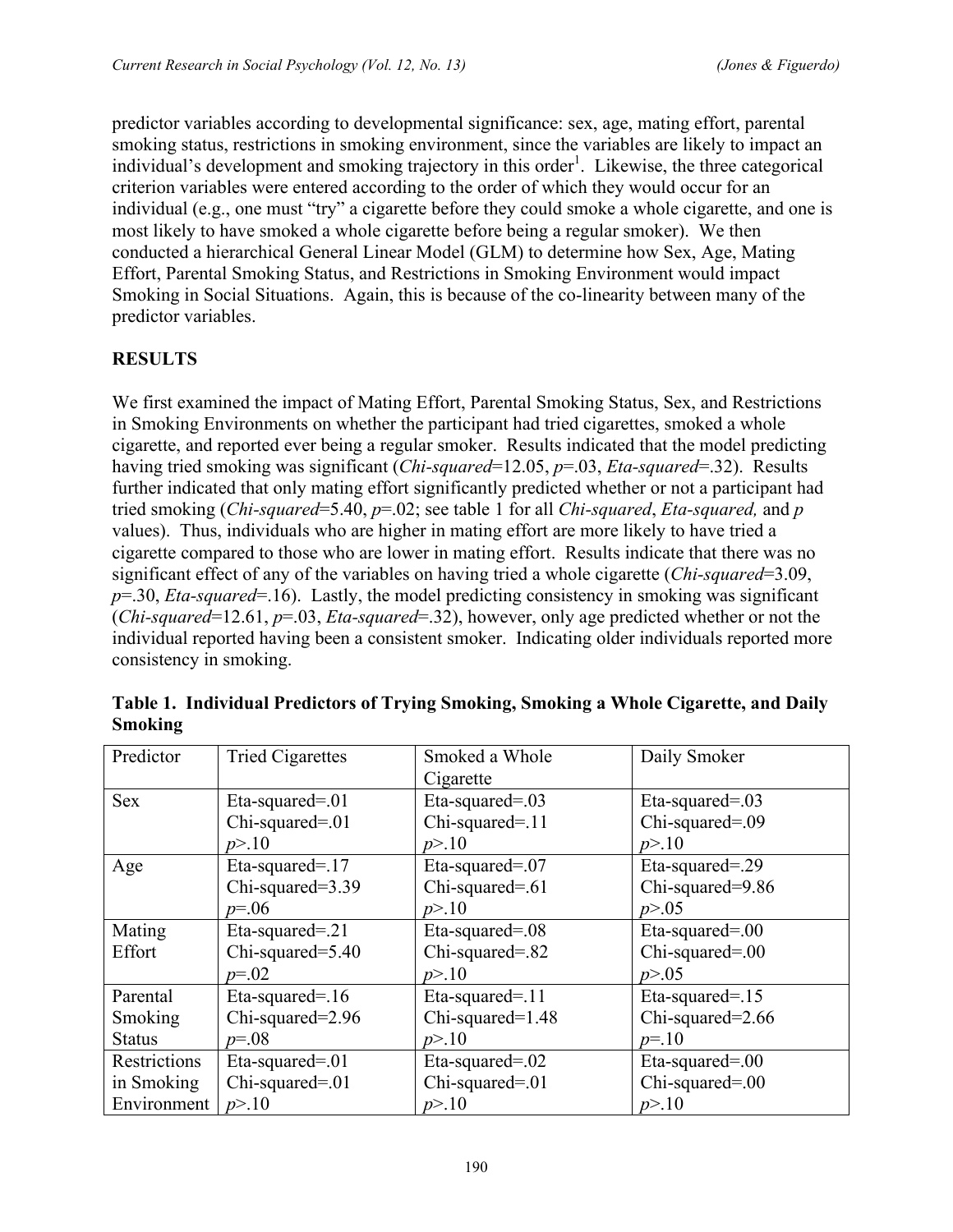We then examined how Sex, Age, Mating Effort, Parental Smoking Status, and Restrictions in Smoking Environments would impact Smoking in Social Situations. In order to test this we entered each variable in a General Linear Model (GLM) due to the mix of categorical and continuous predictor variables (see methods section for dummy coding). Results indicated that the model as a whole was marginally significant (*F*=2.15, *p*=.06, *R2*=.09). However, Mating Effort was the only variable significantly associated with Smoking in Social Situations, (*F*(5, 120)=6.30, *p*=.01). (See table 2 for *Beta* weights, *F* values, and *p* values). Thus, individuals who are higher in Mating Effort are also more likely to smoke when they are in a social situation.

| Predictor                                  | Beta Weight | $F$ Value | $p$ Value |
|--------------------------------------------|-------------|-----------|-----------|
| <b>Sex</b>                                 | $-.04$      | 1.14      | >10       |
| Age                                        |             | 1.72      | >10       |
| <b>Mating Effort</b>                       | .23         | 6.30      | $= 01$    |
| <b>Parental Smoking Status</b>             | .01         | 0.12      | >10       |
| <b>Restrictions in Smoking Environment</b> |             | .47       | >10       |

#### **Table 2. Predictors of Smoking in Social Situations**

#### **DISCUSSION**

The present study gives support to the hypothesis that mating effort is likely to lead individuals to try smoking and smoke when they are in a social situation. The reason we believe this occurs is due to the short term strategic thinking of high mating effort individuals. Individuals who are high in mating effort often think in the short term and do not examine the more long term consequences of their actions. Moreover, smoking has been shown to be a social lubricant and an in-group identifier (Falomir & Invernizzi, 1999). Thus in a social situation where others are smoking in front of individuals who are higher in mating effort, or a situation where a smoker is asking an individual who is higher in mating effort if they'd like to "give it a try," it is likely that the individuals who are higher in mating effort will give it a try and/or smoke since it is likely to grease the wheels for social interactions which might lead to mating opportunities, friendship coalitions, and reputation benefits among certain cohorts. Therefore, mating effort is predicted to lead to smoking behavior in such situations, taken the short term thinking and opportunistic behavior of higher mating effort individuals.

An interesting finding is that smoking in front of friends who don't smoke was highly correlated with all of the other items in the smoking in social situations scale and with mating effort. Thus, it does not seem that only smoking in front of smokers is a behavior correlated with higher mating effort. A possible reason for this would be that individuals higher in mating effort may also be pushing for reputation as well as immediate social benefits. Further, individuals higher in mating effort may on average spend more time with individuals who share many behaviors and beliefs (e.g., drug use, delinquency), so while an individual higher in mating effort may not be with smokers per se, smoking when in a social setting may reinforce some images of reputation the individual higher in mating effort wishes to convey.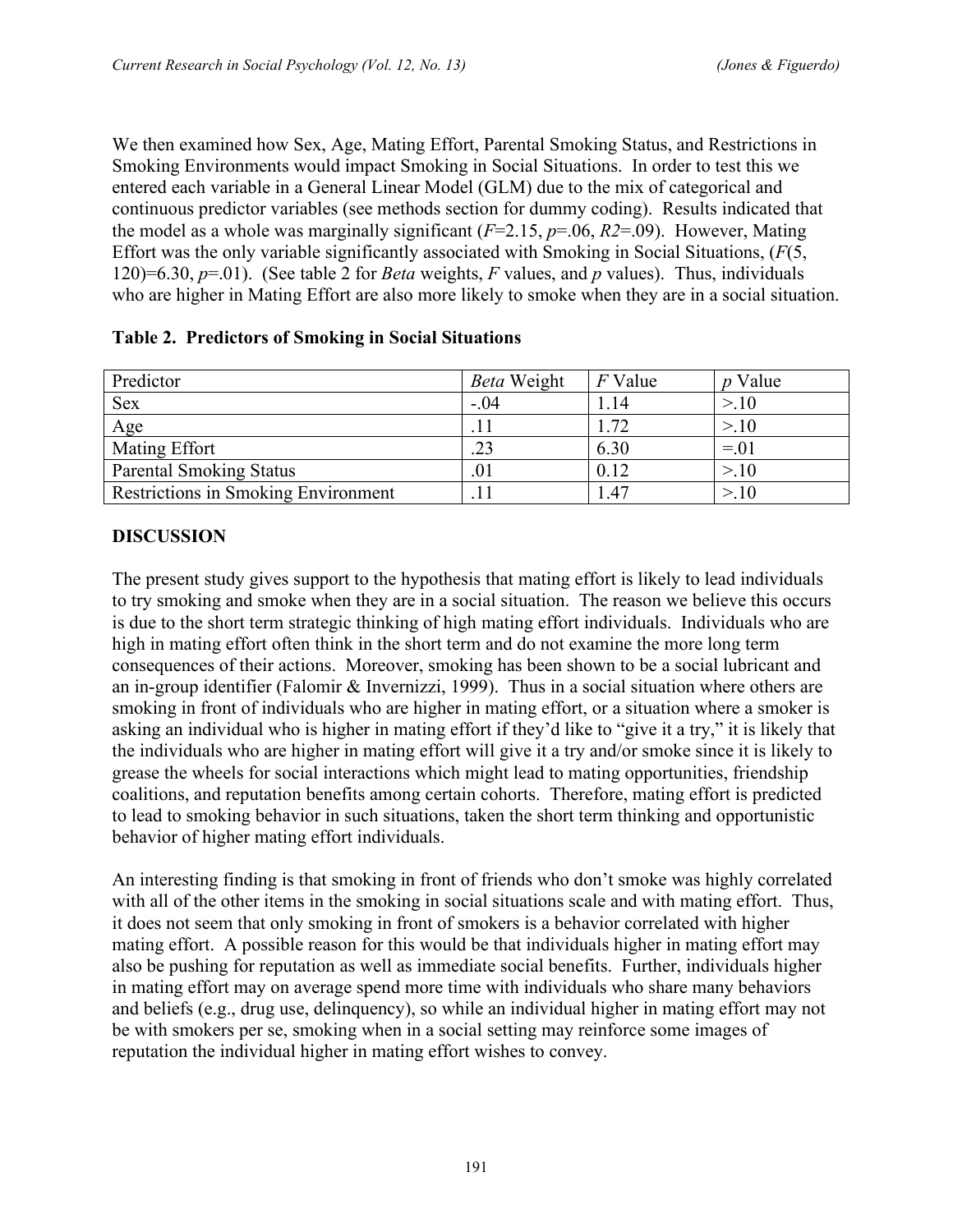It is important to note that we tested different orders of the predictor variables. The significance findings did not differ according to order of predictors. Furthermore, the model is significant if "sex" is removed. We retained sex as a predictor because of its high correlation with Mating Effort  $(r=36 \, p<0.01)$ . As before, the predictor variables were placed in order of causal priority based on theory, we tested alternate orders and they did not significantly change the result associated with each predictor.

Mating effort did not correlate with smoking a whole cigarette, nor did it predict becoming a regular smoker. This is not surprising since neither of these outcomes is inherently tied to any benefits of the opportunistic propensities described above. It isn't likely that individuals who are higher in mating effort will have additional social benefits from smoking regularly, on their own, or finishing cigarettes they try. Therefore, it makes sense that age was the only predictor of being a regular smoker. This is because for those who do try smoking regularly, the cumulative effect of trying multiple times is likely to ultimately lead to an addiction. Furthermore, while parental smoking wasn't significantly related to becoming a regular smoker, it is likely that this is a major contributor. Also, when analyses were done not controlling for having tried smoking, or smoking a whole cigarette, parental smoking status did significantly predict being a regular smoker (*Chi-squared*=6.02, *p*=.01, *Eta-squared*=.22). There is also evidence that a genetic link exists for factors affecting reproductive strategies like mating effort (Figueredo, Vasquez, Brumbach, & Schneider, 2005). Thus, it may be the case that parental smoking status is actually having an effect on some of the dependent measures in the present study possibly through the inheritance of mating effort or reproductive strategy.

It may also be that the mating effort or reproductive strategy of parents, in addition to being inherited by offspring, may be impacting the environment of offspring (Ellis, 2004), which would lead to changes in their reproductive strategy or mating effort, which in turn may lead to smoking behavior. Likewise, the reproductive strategy of the parents may alter the environment leading to other outcomes (e.g., delinquency, stress) which may mediate the link to smoking behavior in offspring. Thus, there may be a larger correlation of mating effort to several other critical variables (e.g., delinquency, drug use, criminality, parental neglect), or indirect effects of parental smoking or mating effort, which are ultimately the causes of smoking behavior, and mediate the process of mating effort to smoking predictions.

The present study demonstrated that individuals who are higher in mating effort are at an increased risk for trying smoking and smoking in social situations. Further research needs to be conducted to understand the precise nature of this relationship, and how several other variables such as parental mating effort, delinquency, criminality, drug use, and parental care and attitudes may mediate or moderate the process.

# **REFERENCES**

Aloise-Young, P A., Graham, J. W., & Hansen, W. B. (1994). Peer influence on smokinginitiation during early adolescence: A comparison of group members and group outsiders. *Journal of Applied Psychology,* 79, 281-287.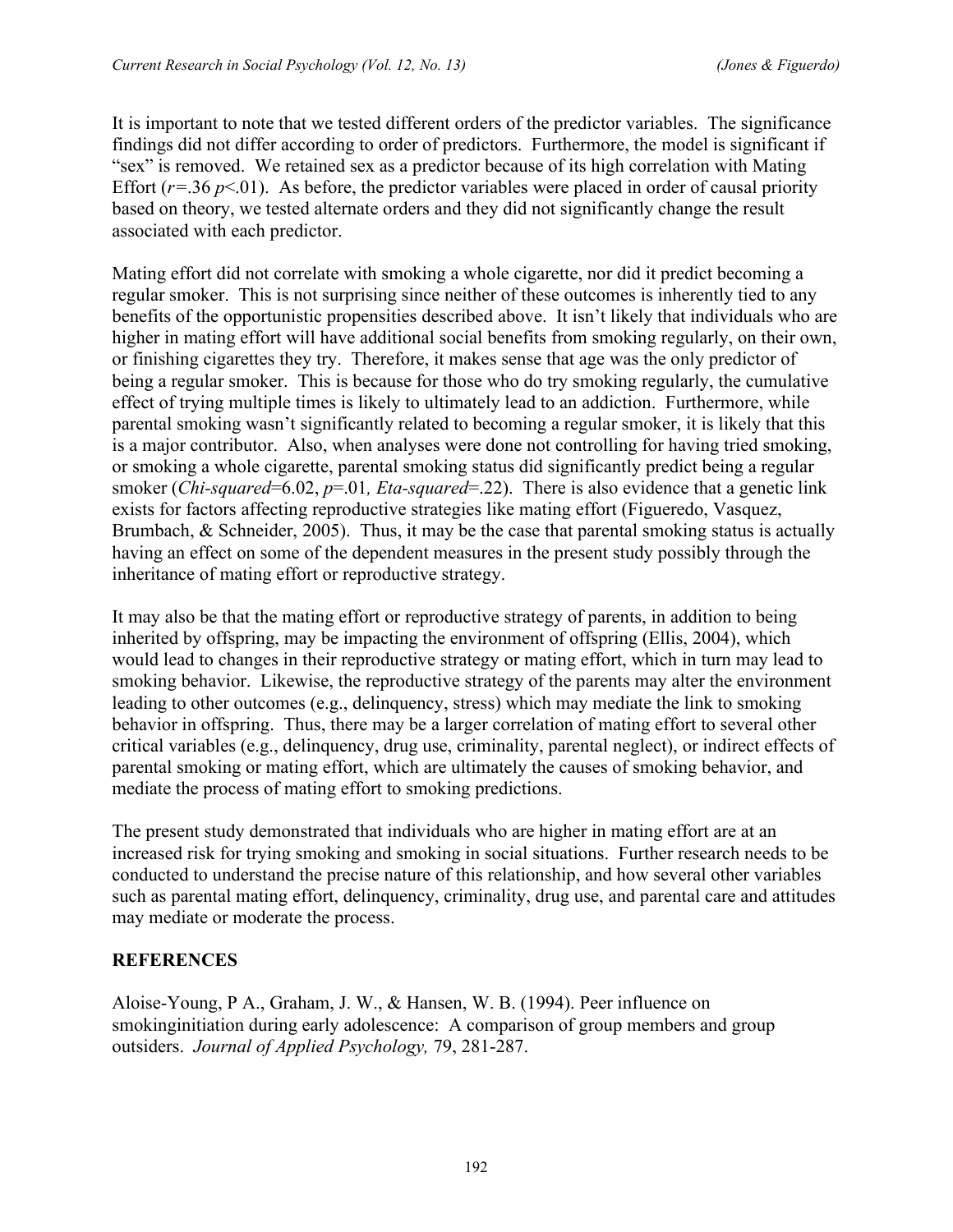Alexander, C. S., Allen, P., & Crawford, M. A. (1999). Taking a first puff: Cigarette smoking experiences among ethnically diverse adolescents. *Ethnicity & Health,* 4, 245-257.

Bjorklund, D. F., & Shackelford, T. K. (1999). Differences in parental investment contribute to important differences between men and women. *Current Directions in Psychological Science,* 8, 86-89.

Bogaert, A. F., & Rushton, J. P. (1989). Sexuality, delinquency and r/K reproductive strategies: Data from a Canadian university sample. *Personality & Individual Differences*, 10, 1071-1077.

Charles, K. E., & Egan, V. (2005). Mating effort correlates with self-reported delinquency in a normal adolescent sample. *Personality & Individual Differences,* 38, 1035-1045.

Davis M.F., Guggenheim, C., Figueredo, A.J., Wright, A., & Locke, C., 2007. Differential Parental Investment in Tucson Babies. *Journal of the Arizona Nevada Academy of Science*, in press.

 Egan, V., Figueredo, A.J., & Wolf, P. (2005). Sensational interests, mating effort, and personality: Evidence for cross-cultural validity. *Journal of Individual Differences,* 26, 11-19.

Ellickson, P.L., Tucker, J.S., & Klein, D.J. (2001). Sex difference in predictors of adolescent smoking cessation. *Health Psychology,* 20, 186-195.

Ellis, B.J. (2004). Timing of pubertal maturation in girls: An integrated life history approach. *Psychological Bulletin*, *130*, 920-958.

Falomir, J.M., & Invernizzi, F. (1999). The role of social influence and smoker identity in resistance to smoking cessation. *Swiss Journal of Psychology,* 58, 73-84.

Figueredo, A.J., & Gorsuch, R., 2007. Assortative mating in the Jewel wasp: 2. Sequential canonical analysis as an exploratory form of path analysis. *Journal of the Arizona Nevada Academy of Science*, in press.

Figueredo, A.J., & Sage, R.S.S., 2007. Assortative mating in the Jewel wasp: 1. Female matching of eye-color genotype, not host-feeding phenotype. *Journal of the Arizona Nevada Academy of Science*, in press.

Figueredo, A.J., Vasquez, G., Brumbach, B.H., Sefcek, J.A., Kirsner, B.R., & Jacobs,W.J. (2005). The K-Factor: Individual Differences in Life history strategy. *Personality and Individual Differences, (In press).*

Figueredo, A.J., Vasquez, G.*,* Brumbach, B.H., & Schneider, S.M. (2005). The K-factor, covitality, and personality: A Psychometric Test of Life History Theory. *Human Nature, (in press).*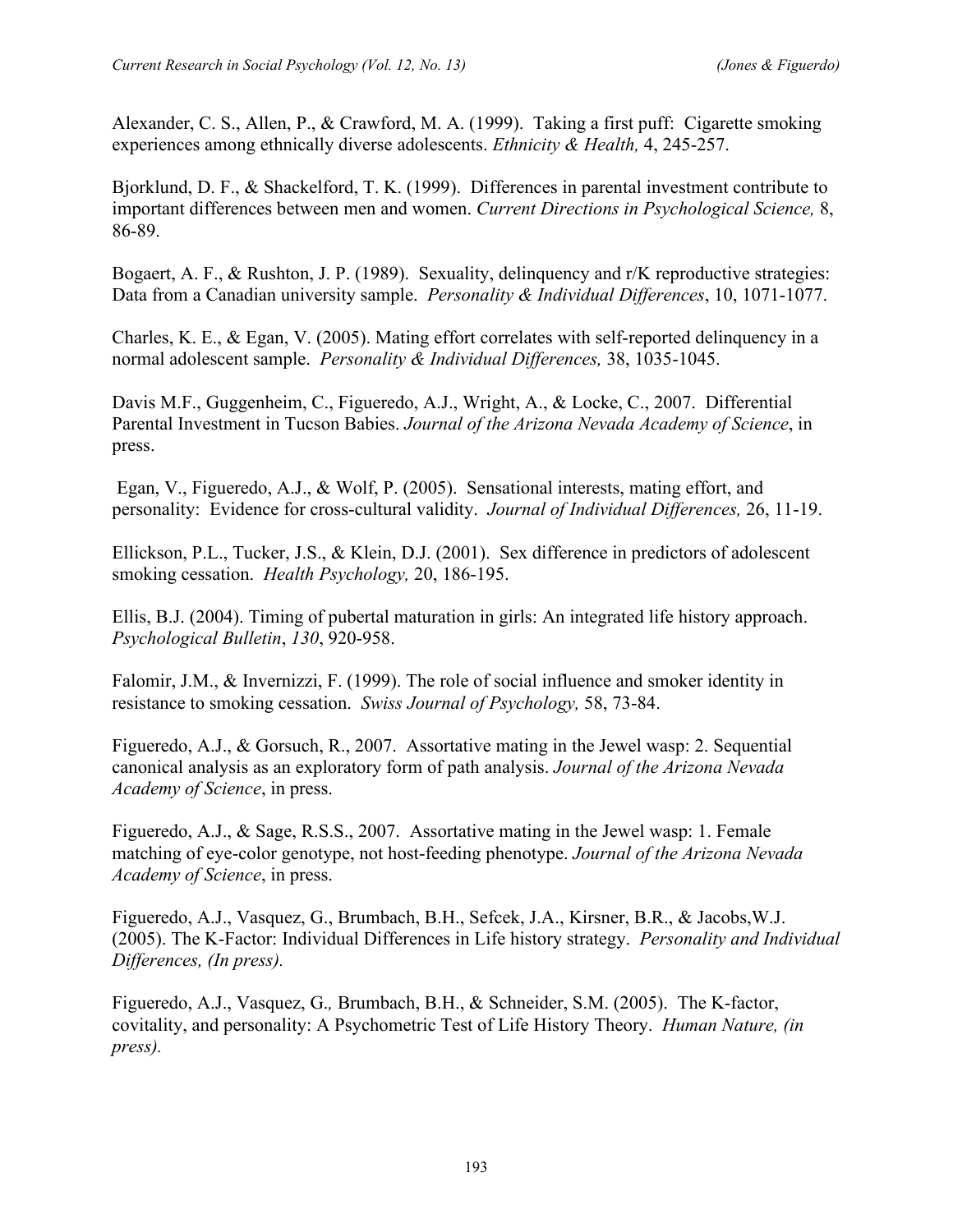Friedman, L. S., Lichtenstein, E., & Biglan, A. (1985). Smoking onset among teens: analysis of initial situations. *Addictive Behaviors,* 10, 1-13.

Flay, B.R., Hu, F.B., & Richardson, J. (1998). Psychosocial predictors of different stages of cigarette smoking among high school students. *Preventive Medicine,* 27, A9-A19.

Gorsuch, R.L. (1991). *UniMult: For univariate and multivariate data analysis.* Altadena, CA: UniMult.

Gorsuch, R.L., & Figueredo, A.J. (1991). Sequential canonical analysis as an exploratory form of path analysis. Paper. American Evaluation Association Conference, Chicago, Illinois.

Guggenheim, C.B., Davis, M.F., & Figueredo, A.J., 2007. Sons or Daughters: A Cross Cultural Study of Sex-Ratio Biasing and Differential Parental Investment. *Journal of the Arizona Nevada Academy of Science*, in press.

Jones, D.N., Schroeder, J.R., & Moolchan, E.T. (2004). Time Spent With Smoking Friends and Quit Attempts Among Teen Smokers. *Addictive Behaviors,* 29, 723-729.

Kobus, K. (2003). Peers and adolescent smoking. *Addiction, 98,* 37-55.

Lalumière, M. L., & Quinsey, V L. (1996). Sexual deviance, antisociality, mating effort, and the use of sexually coercive behaviors. *Personality & Individual Differences,* 21, 33-48.

Maxwell, K.A. (2002). Friends: The role of peer influence across adolescent risk behaviors. *Journal of Youth & Adolescence,* 31, 267-277.

Robbins, R.N., & Bryan, A. (2004). Relationships between future orientation, impulsive sensation seeking, and risk behavior among adjudicated adolescents. J*ournal of Adolescent Research*, 19, 428-445.

Rowe, D. C., Vazsonyi, A. T., & Figueredo, A. J. (1997). Mating-effort in adolescence: A conditional or alternative strategy. *Personality & Individual Differences,* 23, 105-115.

Schofield, P.E., Pattison, P.E., Hill, D.J., & Borland, R. (2001). The influence of group identification on the adoption of peer group smoking norms. *Psychology and Health,* 16, 1-16.

Urberg, K. (1992) Locus of peer influence: Social crowd and best friend. *Journal of Youth and Adolescence,* 21, 439-450.

Weiss, A., Egan, V., & Figueredo, A. J. (2004). Sensational interests as a form of intrasexual competition. *Personality & Individual Differences,* 36, 563-573.